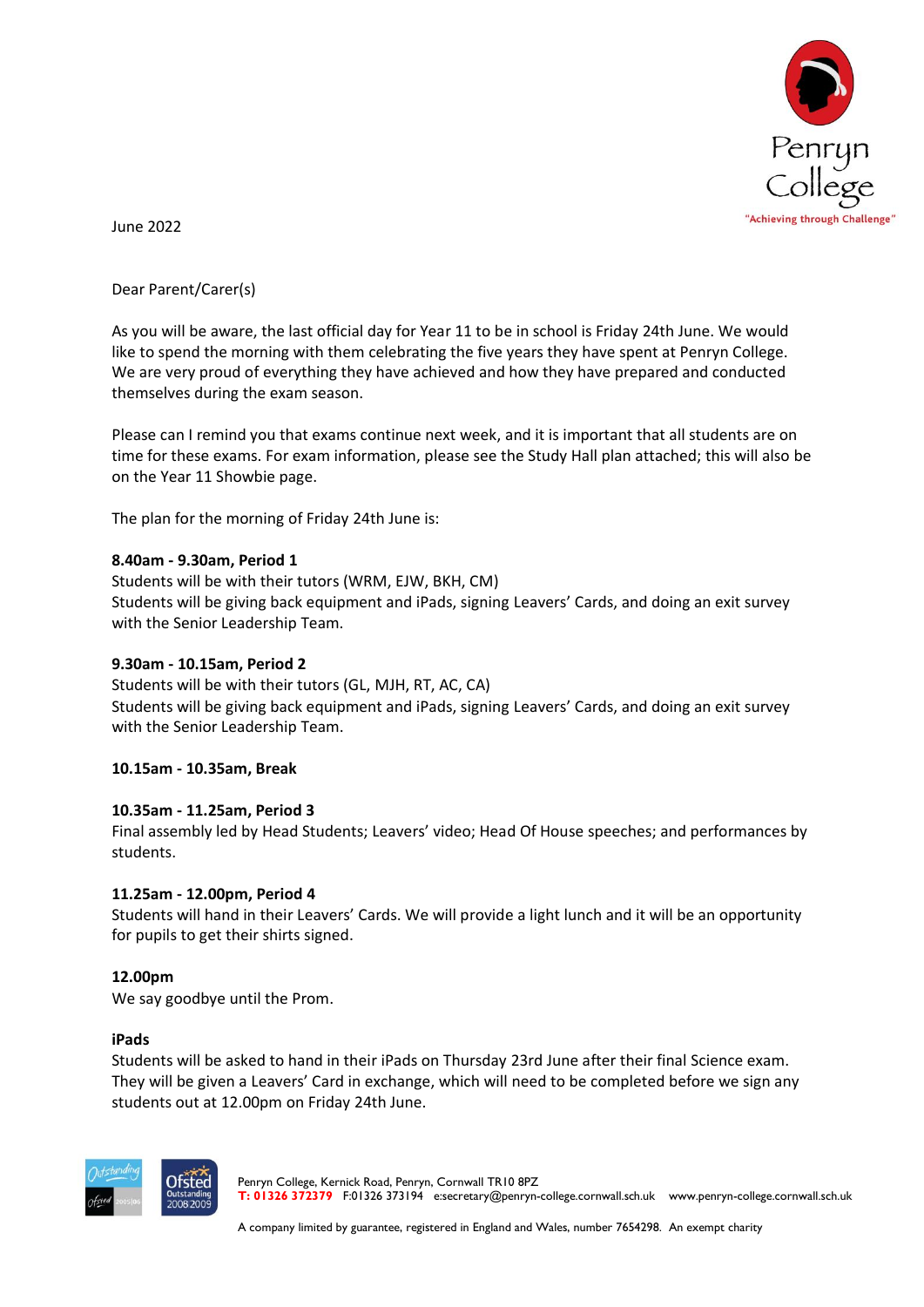

## **The following items need to be handed in after the final exam:**

- iPads
- iPad charging plugs and cables
- iPad case

If your child still has the original iPad box, we will happily take it, but they aren't mandatory. For missing or damaged items, we will have to make deductions from any money the school owes you and/or ask you to cover the costs. Of course, we understand that your child's device will have some degree of wear and tear.

Currently, the costs to repair or replace an iPad or component are:

- New iPad: £235
- Replace a broken screen: £26
- Replace the layer that detects your fingers/tapping: £149
- Lead: £13
- Plug: £13
- Case: £15

# **Lockers, library books and donation of old PE kit and school uniform**

Please can you ensure that your child returns any outstanding library books. These will be listed on the Leavers' Cards. On the final day, students will need to return the lock for their locker in return for their deposit.

If you no longer have a need for your child's school uniform/PE kit, we would be very grateful if you could donate it back to the school. There will be a table in the canteen for clean uniform and PE kit to be placed.

## **Balances and refunds**

Balances to be refunded will include locker deposits, catering account money and printing account balances via the following methods:

- **If your child's refund is less than £38 and you have purchased a Prom ticket,** we will be arranging your refund via ParentPay directly to your child's ParentPay account. You should receive an e-mail when the refund has been made, and you will then be able to log in and withdraw the funds. As we are only able to refund where an item has already been purchased through ParentPay, this will appear as a refund against your Prom ticket purchase.
- **If your child's refund is over £20 and you have not purchased a Prom ticket**, we will be arranging your refund via BACS directly to your bank account. We will give your child a form to complete and return to us with your bank details in order for us to arrange payment.
- **If your child's refund is less than £20 and you have not purchased a Prom ticket,** we will give your child a cash refund on the day.